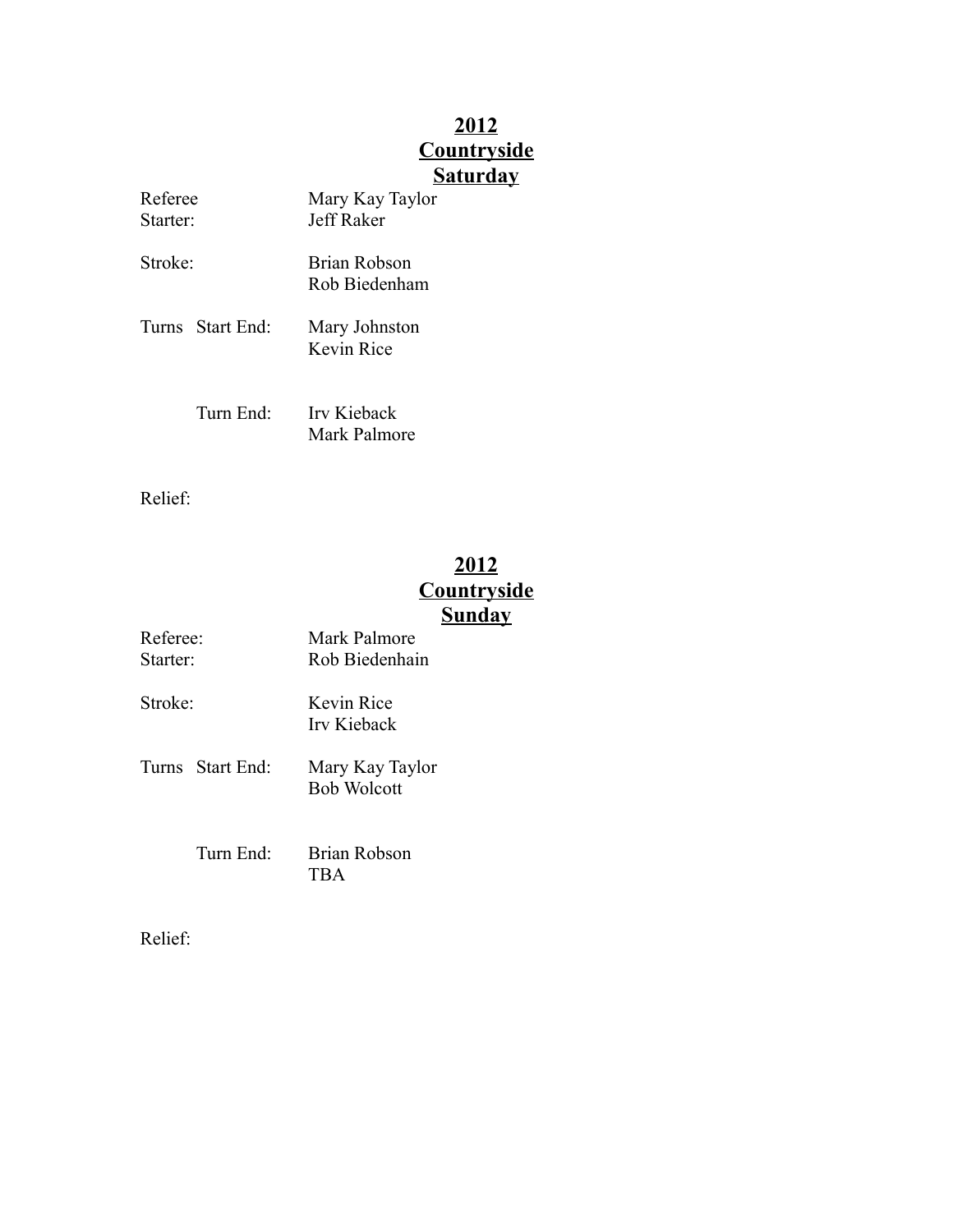## **2012 Mason Saturday**

| Meer Referee:<br>Referee:<br>Starter: | <b>Howard Blevins</b><br>Anne Krehbiell/Dan Worobetz<br>Jim Witte/ Francis Parrish |
|---------------------------------------|------------------------------------------------------------------------------------|
| Relief/15 Meter                       | Soma Abraham                                                                       |
| Turns Start-End:                      | Scott Tengen<br>Chuck Keenan<br><b>Bob Harris</b><br>Jay Hove                      |
| Turn-End:                             | Alan Goldstein<br>Tim Handler<br>Doug Gess                                         |

Don Bleasedale

## **2012 Mason Sunday**

| Meer Referee:<br>Referee:<br>Starter: | <b>Howard Blevins</b><br>Don Fairbanks/Francis Parrish<br>Anne Krehbiel/Jim Witte |
|---------------------------------------|-----------------------------------------------------------------------------------|
| Relief/15 Meter                       | Jay Hove/Alan Goldstein                                                           |
| Turns Start-End:                      | Doug Gess<br>Tim Handler<br>Dan Worobetz<br>Don Bleasdale                         |
| Turn-End:                             | Scott Tengan<br><b>Bob Harris</b><br>Soma Abraham<br>Chuck Keenan                 |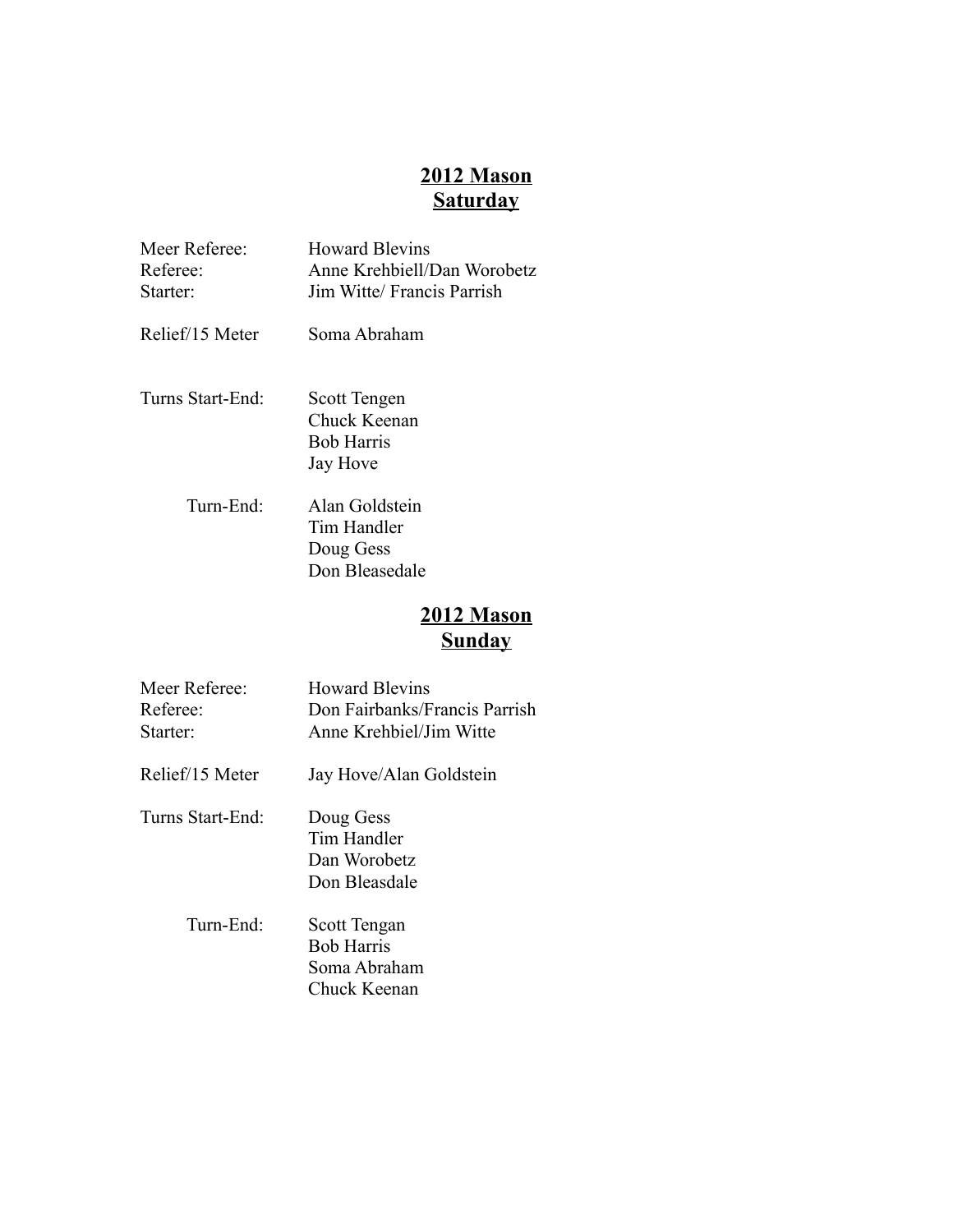## **2012 Milford Saturday**

| Referee:<br>Starter:         | Chip Carrigan/Cathy Kirstein<br>Mike Bockstiegel/Mike Keefe |
|------------------------------|-------------------------------------------------------------|
| Stroke <sup>-</sup>          | Mark Johnson<br>Jon Saxton                                  |
| Turns Start End <sup>.</sup> | Lou Hudson<br>Dick Jackson<br>Jill King                     |
| Turns End <sup>-</sup>       | Kim Crawford<br>Tom Mantkowski<br>Terri Vonhertsenberg      |

Relief

# **2012 Milford Sunday**

| Referee:<br>Starter:         | Chip Carrigan/Jon Saxton<br>Mike Bockstiegel/Mark Johnson |
|------------------------------|-----------------------------------------------------------|
| Stroke <sup>-</sup>          | Dick Jackson<br>Lou Hudson                                |
| Turns Start End <sup>1</sup> | Kim Crawford<br>Terri Vonhertsenberg                      |
| Turns End <sup>-</sup>       | Mike Keefe<br>Jill King                                   |

Relief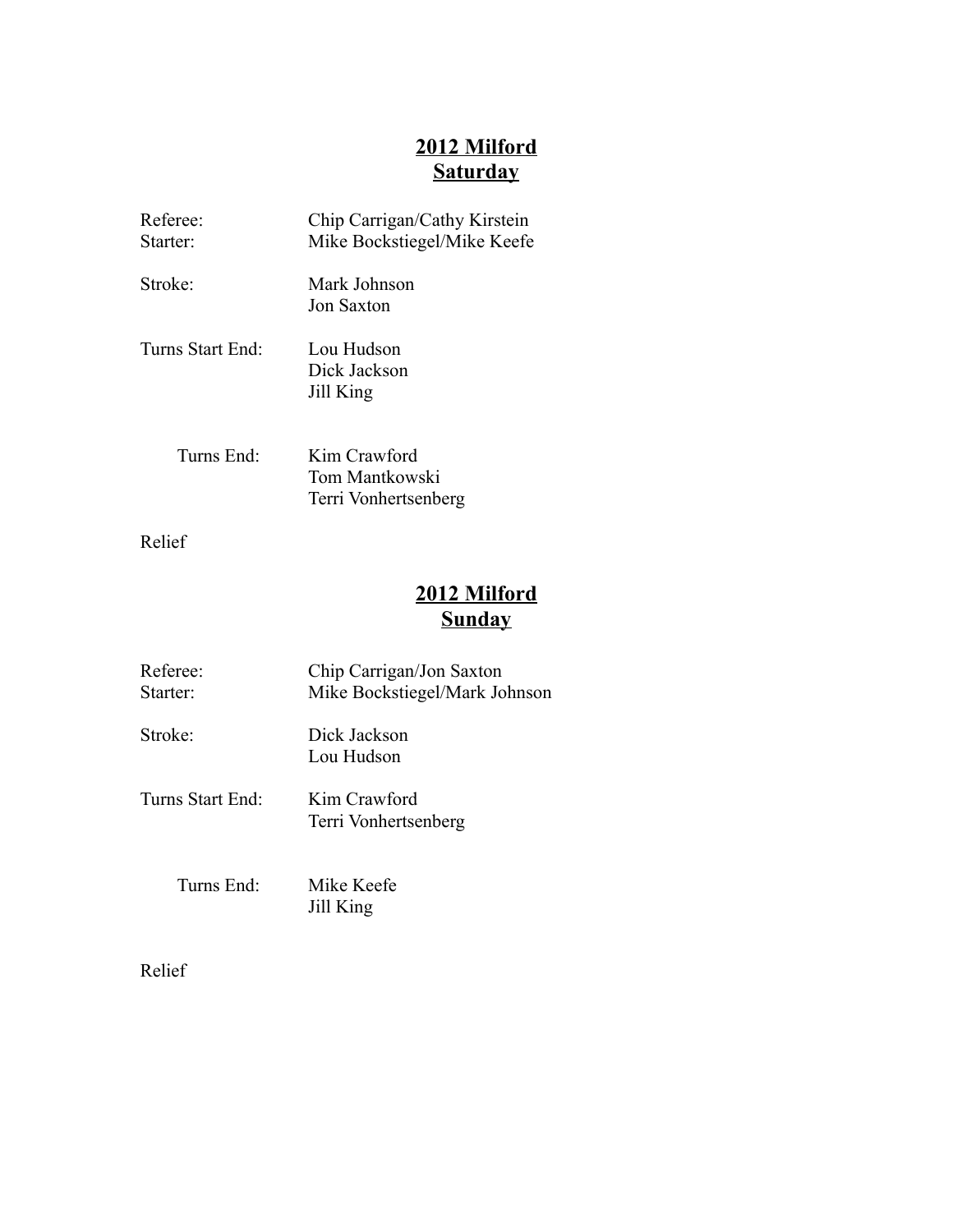## **2012 Miami Saturday**

| A and B Site Referee:<br><b>Relief Starter</b> | Tom Janszen                              |                                |                                                  |
|------------------------------------------------|------------------------------------------|--------------------------------|--------------------------------------------------|
| A Referee:<br>A Starter:                       | Ray Dennis<br><b>Tony Montaque</b>       |                                | B Referee: Bill Houk<br>B Starter: Carol Guibord |
| A Stroke:                                      | <b>Bill Wooley</b><br><b>Bill Walker</b> |                                | B Stroke: Debbie Murphy<br><b>TBA</b>            |
| A Turns<br><b>Start</b><br>End                 | Edgar Caraballo<br><b>Ted Burgess</b>    | <b>B</b> Turns<br>Start<br>End | John Harnden<br><b>TBA</b>                       |
| A Turns<br>Turn<br>End                         | Monica Dechering<br>Dan Mergy            | <b>B</b> Turns<br>Turn<br>End  | <b>Terry Neack</b><br><b>Rich Roebuck</b>        |

Relief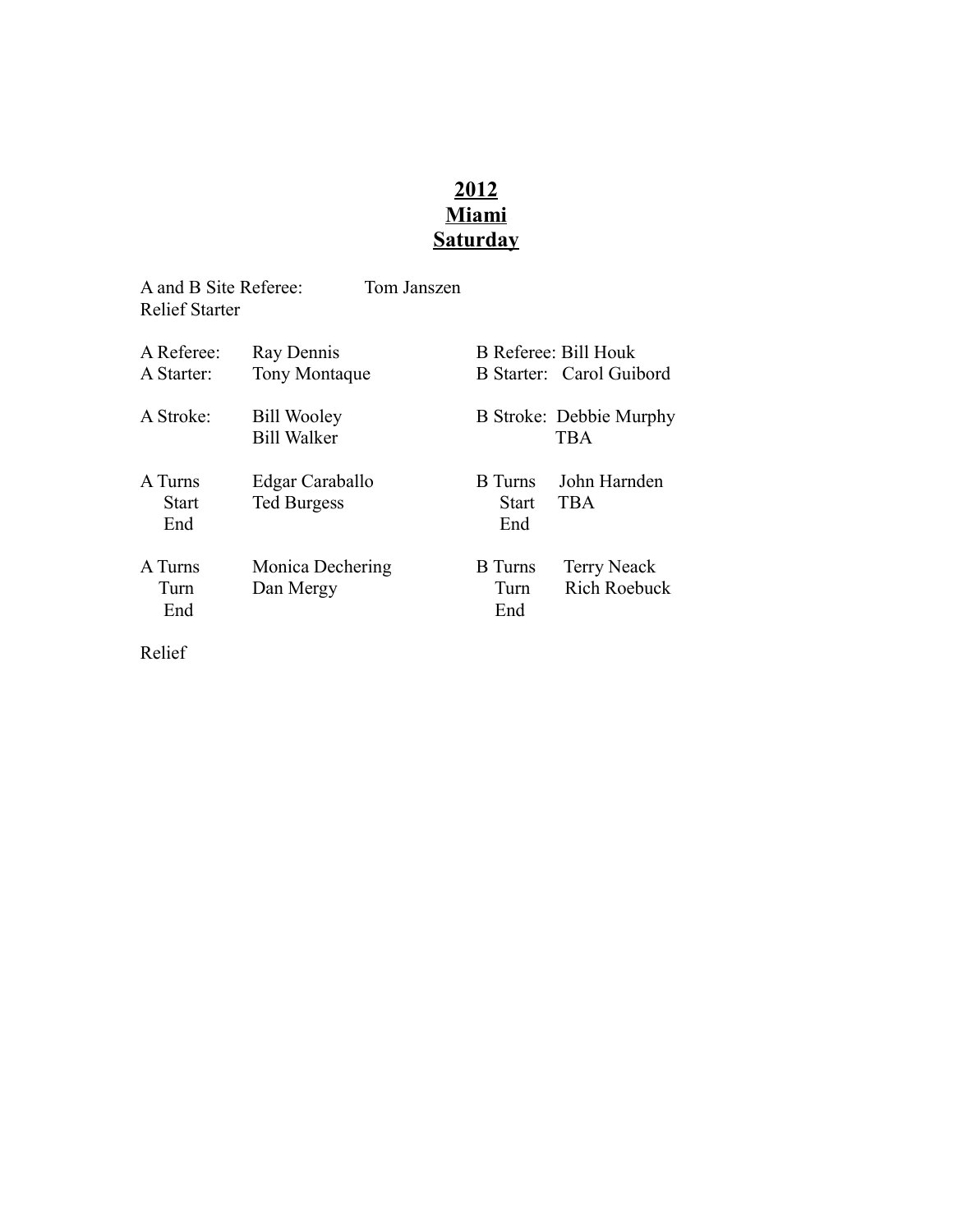# **2012 Miami Sunday**

| A and B Site Referee:<br><b>Relief Starter</b>         | Tom Janszen |                                       |                                                  |
|--------------------------------------------------------|-------------|---------------------------------------|--------------------------------------------------|
| A Referee: Edgar Caraballo<br>A Starter: Tony Montague |             |                                       | B Referee: John Conaty<br>B Starter: Terry Neack |
| Ray Dennis<br><b>Ted Burgess</b>                       |             | <b>B</b> Stroke:                      | Dan Mergy<br>John Harnden                        |
| <b>Bill Wooley</b><br><b>TBA</b>                       |             | <b>B</b> Turns<br><b>Start</b><br>End | <b>Bill Houk</b><br><b>Rich Roebuck</b>          |
| <b>Bill Walker</b>                                     |             | <b>B</b> Turns<br>Turn<br>End         | Carol Guibord<br>Debbie Murphy                   |
|                                                        |             | Monica Dechering                      |                                                  |

Relief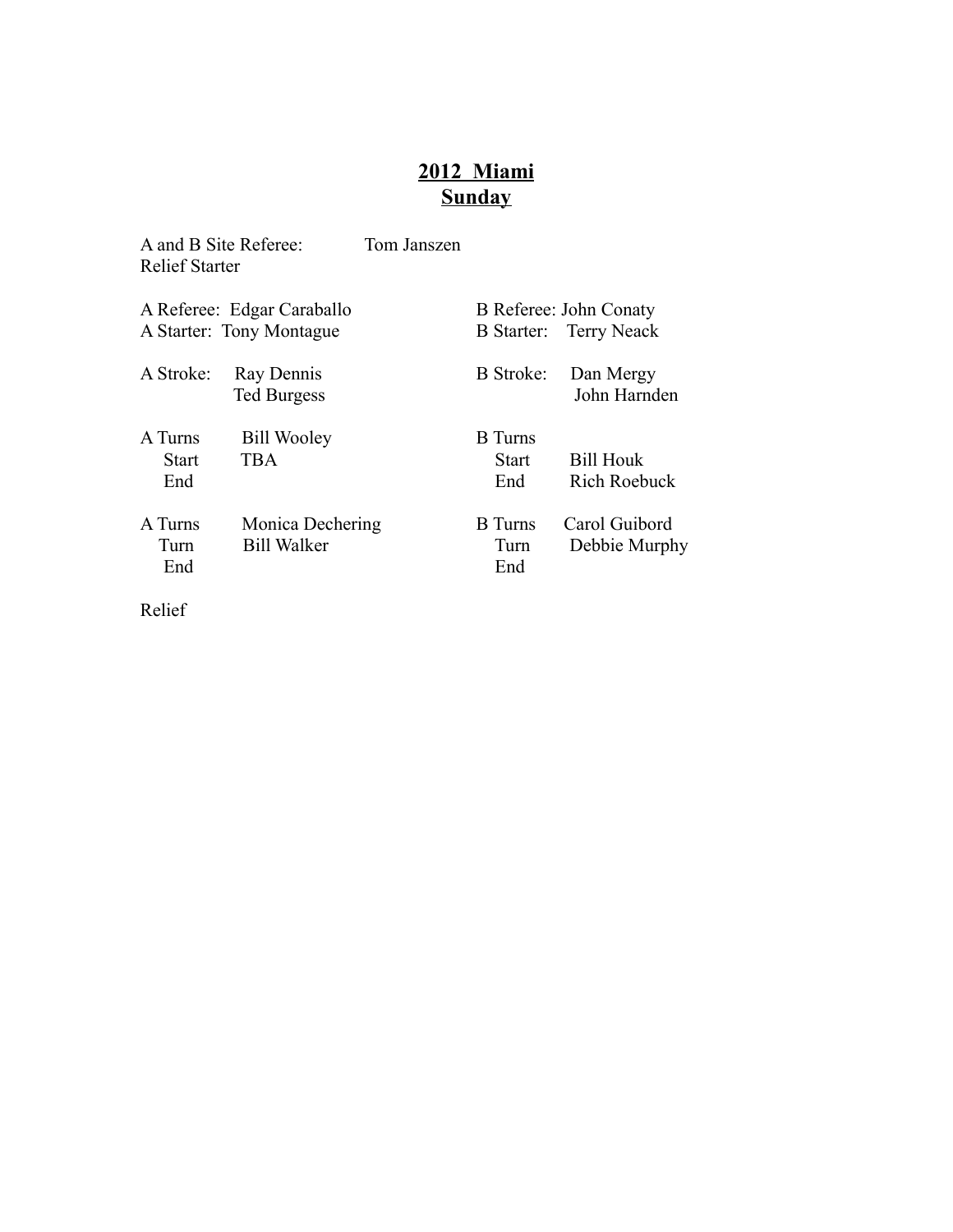## **2012 Beavercreek**

## **Saturday Sunday**

Lins Alt Lins Alt Tim Joliat

David Drake David Drake David Drake David Drake David Drake David Drake David Drake David Drake David Drake David Drake David Drake David Drake David Drake David Drake David Drake David Drake David Drake David Drake David Mike Creech Mike Creech Gail Jehman Gail Lehman

## **2012 Trotwood**

## **Saturday Sunday**

Lee Husky Lee Husky Sam Petrofff Sam Petrofff Molly Kerazes Molly Kerazes Dick Remski Dick Remski Julie Remski Julie Remski Ken Jensen Ken Jensen Don Homan Don Homan

Pat Benazer

## **2012 WTRC Saturday and Sunday**

Will Regelski John Quallen Sherry Stephens Dave Senseman Carl Ollila (Sunday Only)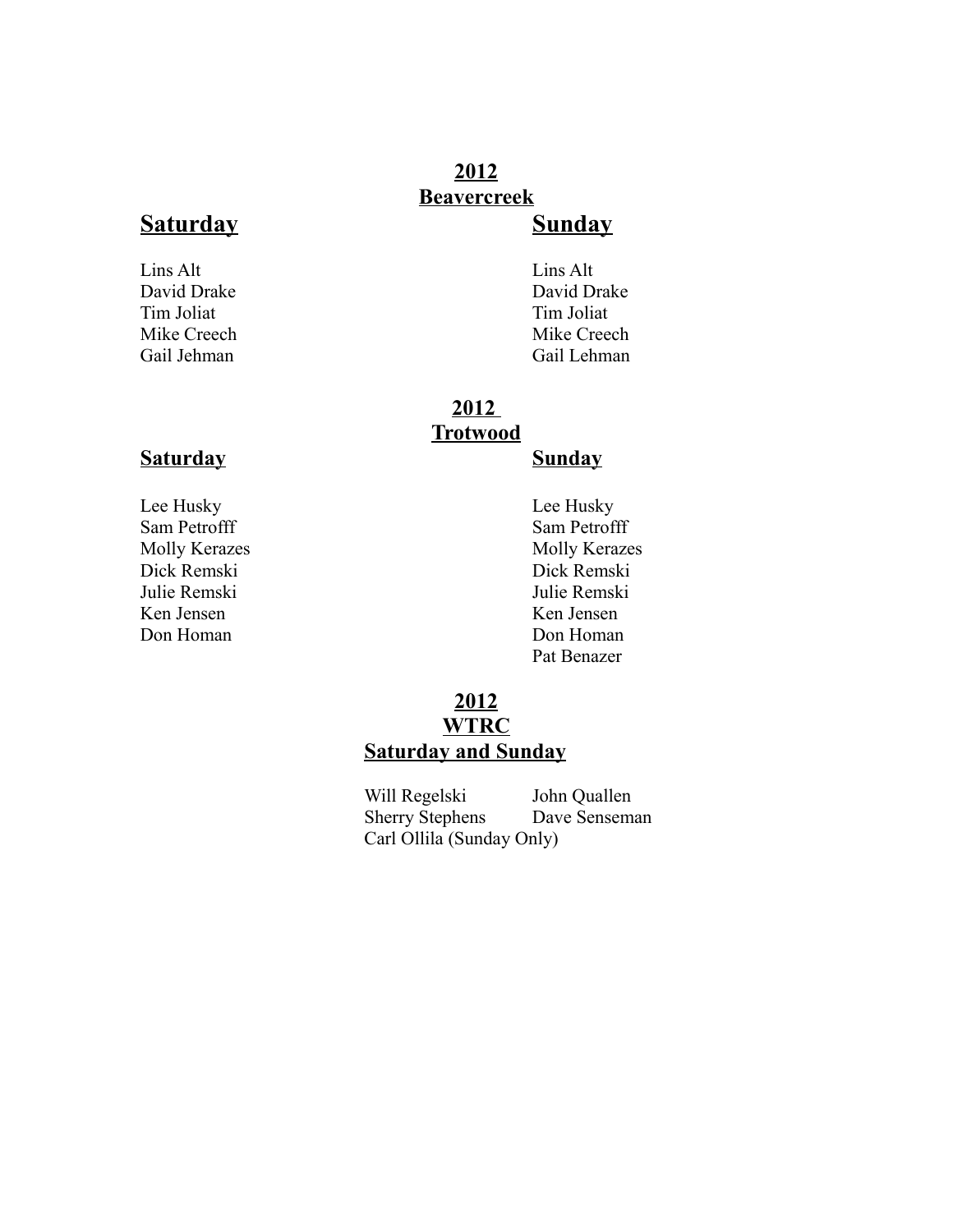#### **2012 Classic Diving Officials**

#### **Milford**

Bill Meredith - Referee Cathy Kristein Roger Carter Terry Vonhertsenberg Mark Johnson **Miami** Lynn Connor - Referee Joan Valerio Brian Valerio Margi Meier Steve Sheblessy Travis Myers Barb Hausladen (Announcer)

#### **Mason**

Dennis DiMasso – Referee Don Fairbanks Howard Blevins Francis Parrish TBA

## **Trotwood**

Rick Wetzel - Referee Will Regelski Patrick Cassidy Julie Remski Dick Remski

### **Finals University of Cincinnati**

Cathy Kirstein – Referee Joan Valerio Steve Sheblessy Brian Valerio Rick Wetzel Margie Meier Travis Myers Dennis DiMasso (Table) Barb Hausladen (Announcer)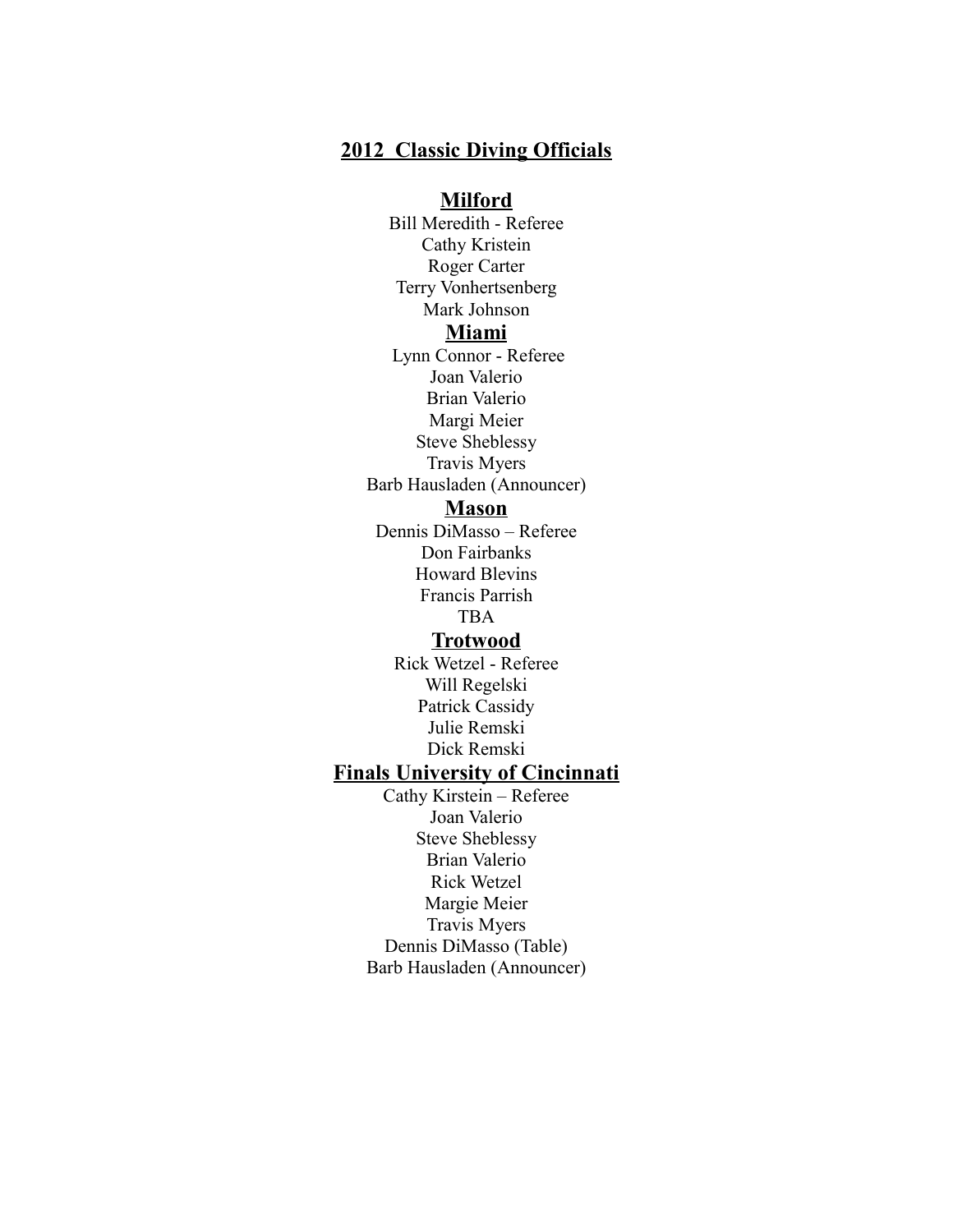## **2012 Finals at Keating Saturday**

| Referee:<br>Starter: | Mike Bockstiegel<br>Jeff Raker             | <b>Bill Houk</b><br>Tony Montague |
|----------------------|--------------------------------------------|-----------------------------------|
| Stroke:              | Cathy Kirstein<br><b>Brian Robson</b>      | Edgar Caraballo<br>Dan Mergy      |
| Turns Start End:     | <b>Terry Neack</b><br>Terri Vonhertsenberg | <b>Jon Saxton</b><br>Mark Palmore |
| Turns Turn End:      | Francis Parrish<br>Dan Worobetz            | Carol Guibord<br>Tom Janszen      |

Relay Take Off/Relief Lins Alt

Chief Timer- Chip Carrigan

USA Observers- Doug Dennis, Mike Rice, Mike Norris

Announcers- Mike Carpenter, Peter DelGado

TV-Benson Spurling and Mike Leonard

Interviews-Bill Keating and Jenny Kemp

**Awards-**

**Keating Saturday for Entrance Help TBA**